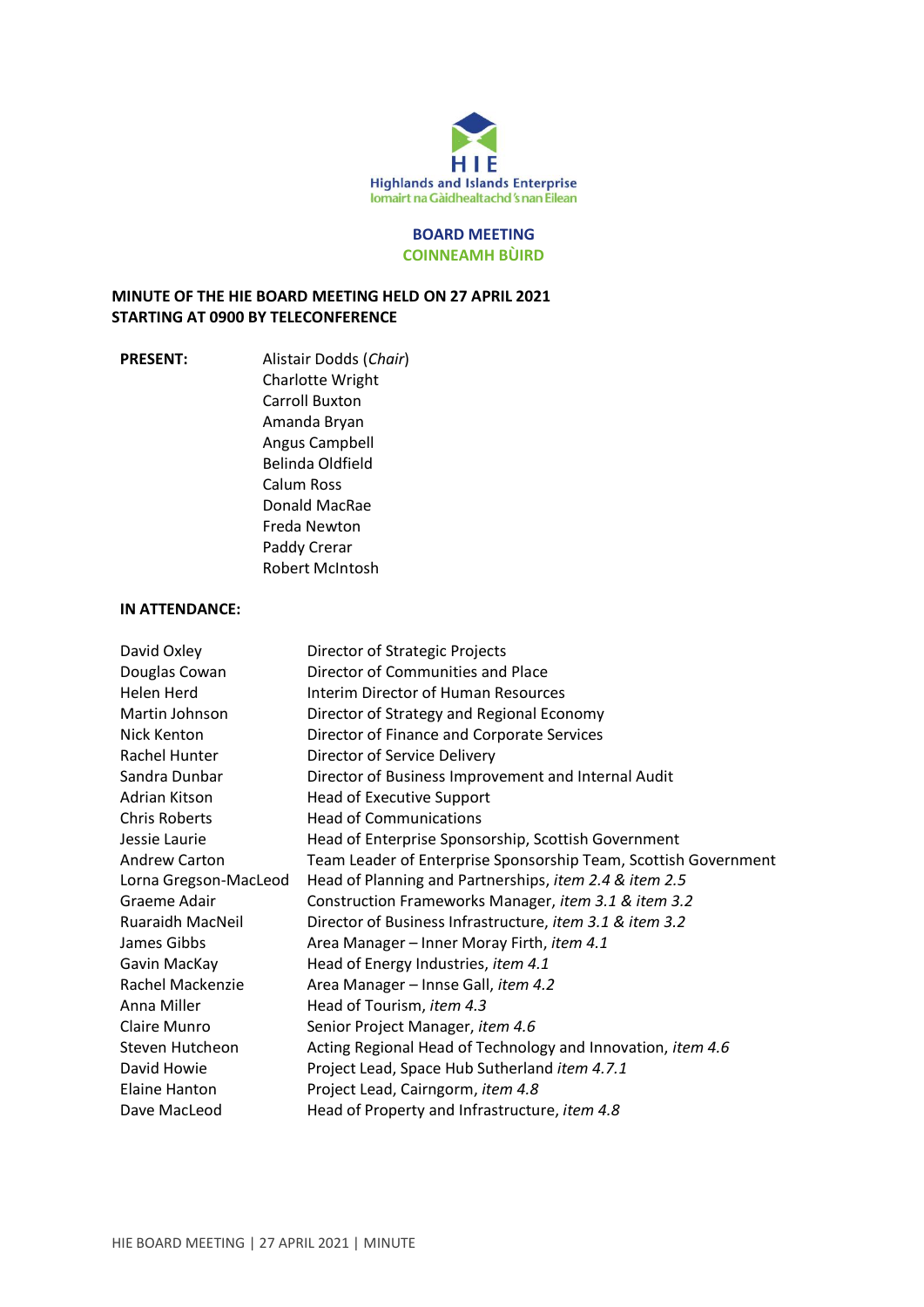### **1 STANDING ITEMS CUSPAIREAN COTHROMACH**

## **1.1 Welcome and apologies**

The Chair welcomed everyone to the meeting outlining that it was a long agenda. The Chair further extended the welcome to Jessie Laurie and Andrew Carton from Scottish Government Enterprise Sponsorship Team noting that this was Andrew's first Board meeting.

Apologies were received from Karen Moncrieff, Director of Human Resources. Belinda Oldfield and Amanda Bryan highlighted that they would need to leave the meeting at 3.00pm.

## **1.2 Declarations of interest**

The following interests were declared:

- *[Removed in the interests of the effective conduct of public affairs].*
- Belinda Oldfield has a related party interest in Mott MacDonald, which has involvement in engineering works affecting the Cairngorm funicular. This was considered not to present a conflict at this time.
- Rachel Hunter noted a conflict of interest in relation to item 4.7 Space Programme and the associated sub-items. It was agreed that she would leave the meeting when these items are discussed.
- Calum Ross, Freda Newton, Paddy Crerar and Charlotte Wright noted an interest in Tourism, noting item 4.3 Update on Tourism and HIE's response to recovery. This was noted, but considered not to present a conflict which merited leaving the meeting.
- Nick Kenton and David Oxley noted an interest in item 3.3 WES Novel Wave Energy Convertor (NWEC) Enhanced Testing as HIE appointed Directors on the Board of Wave Energy Scotland (WES). This was noted, but considered not to present a conflict which merited leaving the meeting.

# **1.3 Minute of Board meeting held on 23 February 2021**

The minute of the meeting held on 23 February 2021 was approved subject to two minor amendments. Amanda Bryan was noted leaving the meeting however time of rejoining to be confirmed. At Item 4.3, the correct designation for Zoe Laird was to be confirmed.

#### **1.4 Matters arising from the minutes and Action Grid**

It was noted that items had been misnumbered on the meeting agenda, this has been corrected in the minute by allocating items 1.5 and 1.6 on the agenda to items 1.4 and 1.5 in the minute.

It was agreed any updates provided in response to Board queries are shared with all Board members. All other matters arising from the minute and action grid were covered in today's meeting.

#### **1.5 Chair and Chief Executive Update – April 2021**

The Chief Executive provided an update on the Scottish land Fund highlighting that the new fund opened in April with a budget of £10.0m for 2021/22. HIE continues to be a delivery partner. Noting the upcoming election for the Scottish Parliament, it was outlined that work was underway to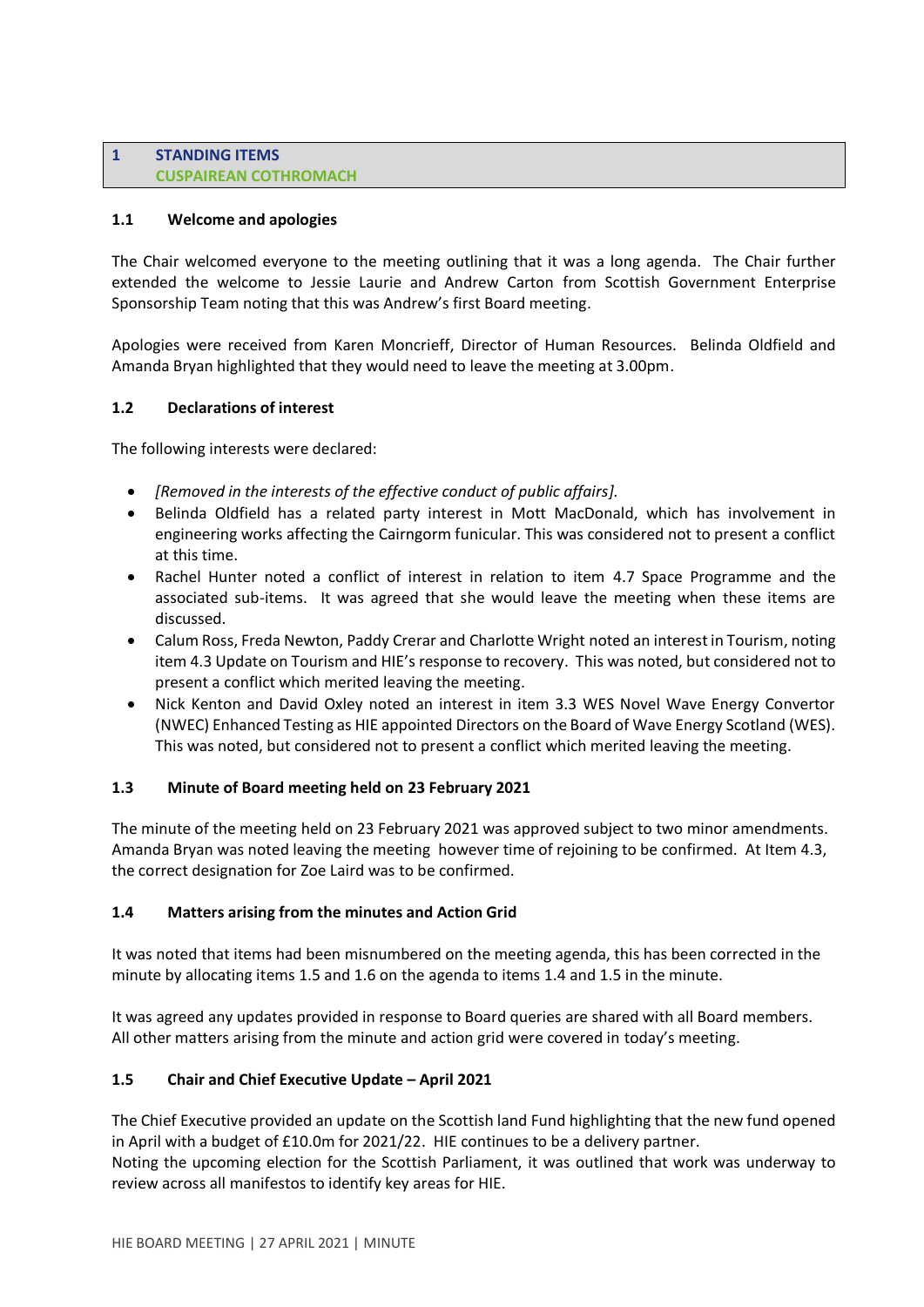The Chief Executive joined celebrations of the 10<sup>th</sup> anniversary of UHI achieving university status on 31 March and spoke to the importance of UHI to the region's economy.

### *[Sentence removed in the interests of the effective conduct of public affairs].*

Several improvements to the HIE website were launched on 6 April to enable users to get a more personalised experience, which includes a new support-finder diagnostic tool. This will improve customer profiling and allow us to better target our marketing activities.

In relation to the ongoing issues of Greensill Capital impacting on the wider Gupta Family Group (GFG) it was noted the assurance which has been received regarding the Alvance Aluminium Smelter in Fort William, which continues to be profit making. The risk level has been increased on the HIE risk register and close contact is being maintained.

A paper on the HIE property strategy will be presented to the HIE Board at the June meeting and there will be an opportunity for the Board to input in advance of this.

The Director of Strategic Projects provided an update on CS Wind. Little has changed regarding the business performance, and work is continuing on HIE's legal action.

The Deputy Chief Executive provided an update on Shetland FM highlighting that payments amounting to £457k had been received through the liquidator of Shetland FM and the balance due is now a loan that will be repaid by Shetland Space Centre.

The Board asked for further information relating to the update in relation to the shellfish sector which mentioned HIE funding to purchase an Imaging Flow Cytobot, and in particular what it does. The Director of Communities and Place agreed to circulate an explanation to the Board by email.

The Chair updated on his meeting with the Secretary of State for Scotland where a range of topics were discussed including the shared prosperity fund, broadband, migration, and employee numbers. The lack of recent, relevant data on the labour market need was highlighted as a challenge. In relation to issues facing tourism in particular, it was agreed that HIE would follow-up with Hospitality UK to share information.

The regular monthly meeting with the Cabinet Secretary covered the UK budget and the impact on Scotland, the Covid route map, the tourism recovery plan, and the Cairngorm masterplan. The meeting had been very positive.

The Chair and Chief Executive had participated in an Enterprise and Skills Strategic Board strategy day.

The Chair noted the resignation from the Board of Ailsa Gray on 31 March 2021, outlining that a recruitment round would get underway for four new Board members, with two appointments as soon as possible with a further two from April 2022. The Board asked if due to Covid circumstances, there was any option to keep Board members on for longer. The Chair confirmed that this would be reviewed, but noted that extensions had already been made in some cases.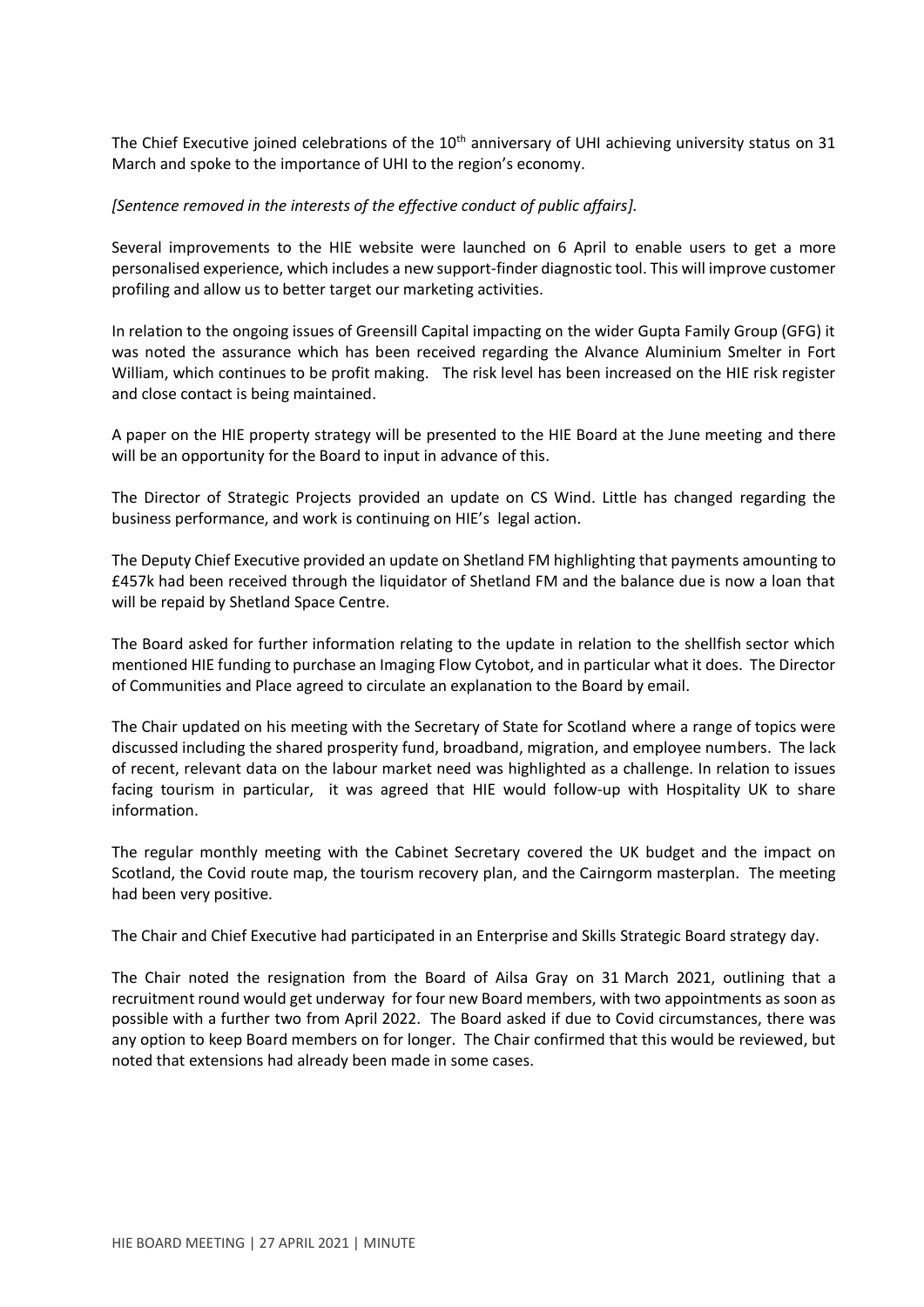### **2 RESOURCES AND GOVERNANCE GOIREASAN IS RIAGHLACHAS**

### **2.1 Financial Statement**

The Director of Finance and Corporate Services presented a report on the Financial Statement to 31st March 2021 which details the draft outturn for Financial Year 2020/21.

The legacy VAT position up to April 2020 has been settled but the VAT methodology is still being finalised with HMRC for 2020/21. *[Sentences removed in the interests of the effective conduct of public affairs].*

Capital outturn is showing a small underspend of £0.017m for HIE and there is also £0.063m underspend on WES. These figures include full utilisation of an authorised overspend of £6.0m agreed with SG late in the year. HIE's unaudited accounts will therefore show an overspend of around £5.9m but this will be backed by a letter of comfort from SG. This is a good result, particularly considering that as at February there had been almost £15.0m of capital to spend to break-even.

Revenue is showing a £0.069m underspend on 'business as usual' activity. Within this an additional £0.25m contribution to the HIE pension scheme recovery programme was possible. The overall outturn is a good result, considering the significant challenge faced following the initial £4.0m baseline reduction in funding.

The outturn on Financial Transactions (FTs) is less positive with £0.06m of £2.0m utilised. Lack of business appetite for loans in an economy that is struggling with the impact of the pandemic and carrying more debt resulting from national interventions such as the Coronavirus Business Interruption Loan Scheme is a considerable factor. The role of loans as part of HIE's intervention approach is being revised.

The total resources available to the region increased by almost £47.0m due mainly to COVID-19 funds (including those transacted via Scottish Enterprise) as well as permission to overspend the Capital budget by £6m. The Director recorded his thanks to the whole organisation, noting that it was remarkable that HIE was able to transact this level of additional funding, particularly as most of the work was done from homes not in the office. This was a huge benefit to the region.

The Board noted the report, welcoming the impressive result. The Chief Executive confirmed that staff had more than risen to the challenge during this difficult year. The Chair noted that a strong case is being made for additional capital and revenue budget and special projects funding. The Head of Enterprise Sponsorship, Scottish Government also confirmed that they would continue to make the case for additional resource.

The Board asked if there was a session due in relation to the Pension Fund and requested that a session be arranged soon. The Director of Finance and Corporate Services agreed to arrange this with the Chair of the HIE Superannuation Scheme.

The Chair concluded by thanking the Director for all of the work done, highlighting the additional £47.0m and approximately 1,600 additional funding awards made and thanking all HIE staff, the Leadership Team and Finance colleagues for the outstanding effort.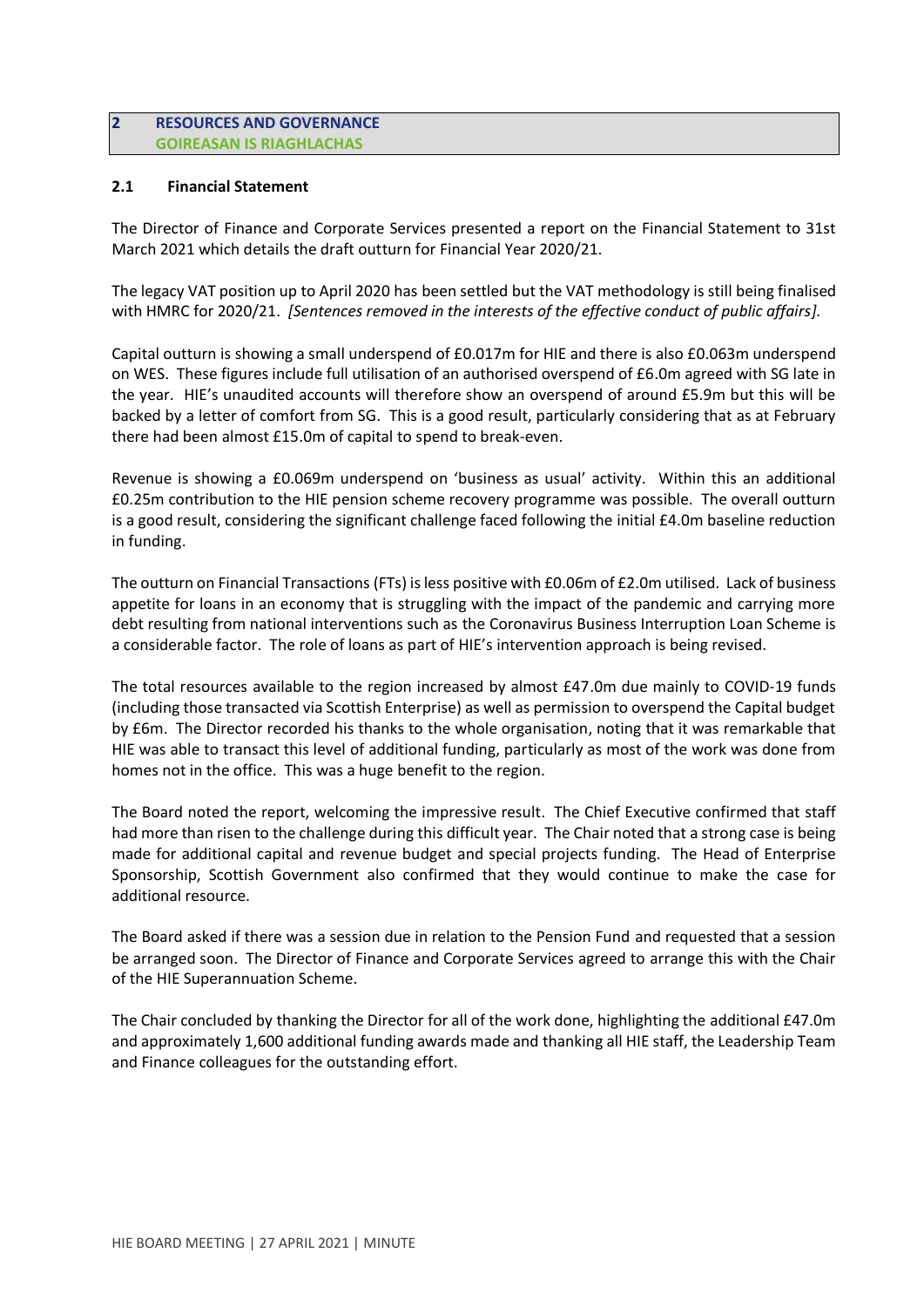## **2.2 Overview of COVID Support Funds**

The Director of Business Improvement and Internal Audit (BIIA) presented a paper providing an update on approvals and spend for the Covid funds HIE has been involved with in the past financial year which had been discussed at the Risk and Assurance Committee meeting.

Significant in year changes took place in response to the COVID impact on the economy of the Highlands and Islands. This included HIE's role in the delivery of national funds and use of HIE's GIA Budget. This resulted in significant additional funding being made available to businesses and communities in the HIE area.

Scottish Government provided HIE with an additional £16.6m of budget, which together with approvals under HIE's GIA budget resulted in HIE approving £22.5m to third party clients for COVID activity. Spend to the end of the financial year 2020/21 was £18.6m. HIE also led on the appraisal and decision making for an additional £25m relating to the Scottish Government PERF and Hardship funds which were awarded and paid to organisations in the HIE region.

Audit Scotland will be reviewing the Covid funds administered by HIE as well as those administered nationally.

The Chair welcomed the report noting the detail which highlighted the effort made to deliver additional funds within the Highlands and Islands.

## **2.3 Finalised Opening Budget 2021/22**

The Director of Finance and Corporate Services presented a paper outlining the opening Financial Year 2021/22 Capital & Revenue Budgets for approval, updating the draft budgets submitted to the Board in February. It was noted that HIE has now had formal confirmation that it will receive an additional £3.0m of Revenue funding relating to Covid recovery.

Area Team budgets have been reviewed to ensure a geographic dimension. The Green Jobs Fund (£0.8m Capital) and the Covid Recovery Fund (£3.0m of revenue) will support key Operating Plan priorities.

The Board previously expressed some concern at the level of negative reserve on capital, which was sitting at around £14.0m and tasked HIE Leadership Team with reducing this to £10.0m in Q1. Thanks to the impact of the £6.0m additional resources in 2020/21, carry forward of any commitments into the new year has been greatly reduced. As a result of this, the negative reserve is now sitting at £7.5m which compares with £3.0m opening in 2020/21 and £10.0m in 2019/20.

#### *[Paragraph removed in the interests of the effective conduct of public affairs].*

The revenue budget is still sitting with a negative reserve of around £0.3m which is within acceptable tolerances.

The Financial Transactions (FTs) budget has been increased from £2.0m last year to £2.6m this year. This reflects the desire from SG to increase HIE's budget but recognises the constraints on Capital and Revenue because of competing priorities in the Rural Economy and Tourism portfolio.

The Board noted that they were content with the detail in the opening budget and that they were assured to see that the negative reserve was under control. An update was requested on the targeting of reserved funds in line with the Operating Plan.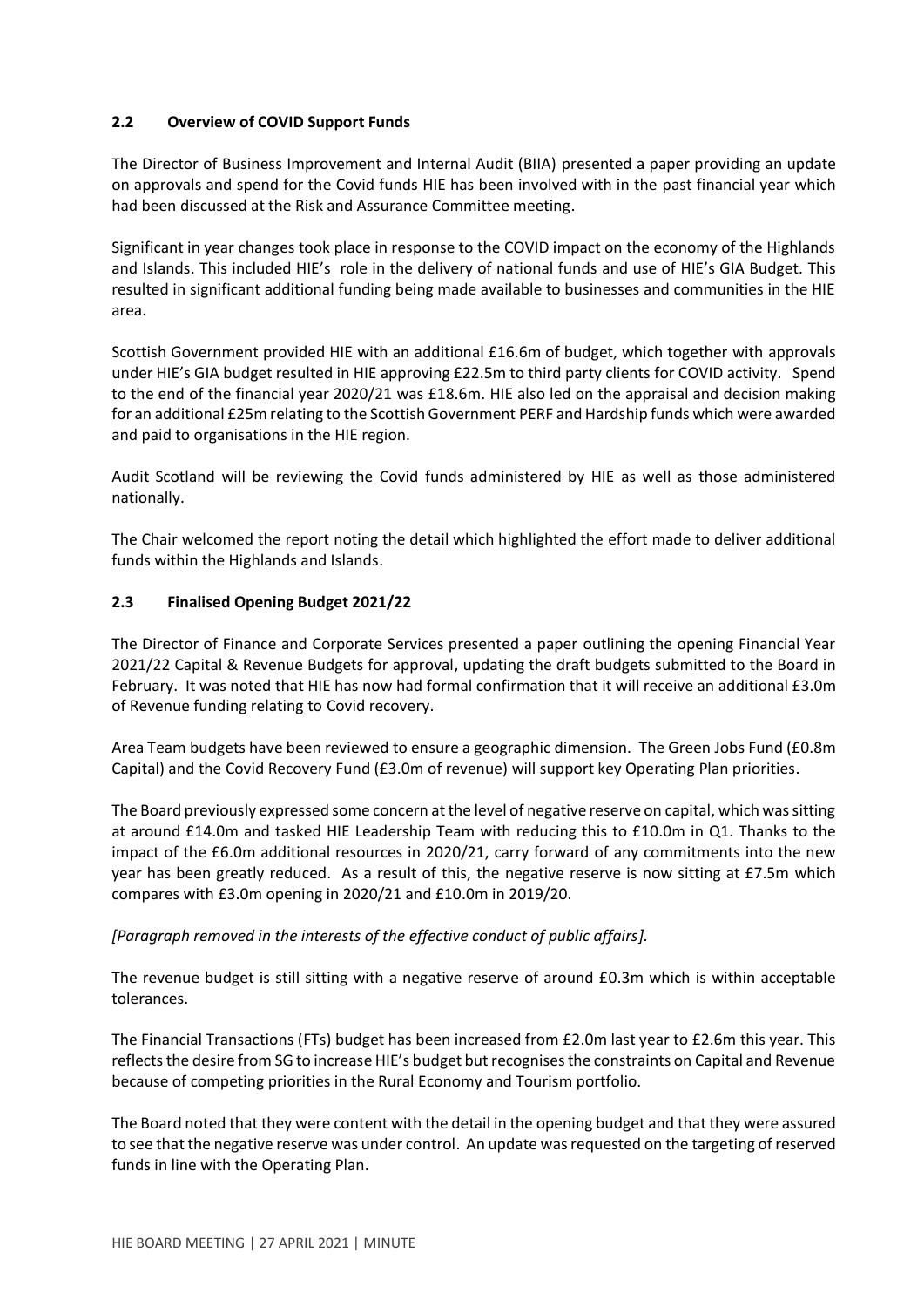A demonstration of MyHIE (two hour session) is to be arranged for the Risk and Assurance Committee and then the Board.

## **2.4 Operating Plan (incl. Interim Letter of Guidance)**

*Lorna Gregson-MacLeod joined the meeting.*

The Director of Strategy and Regional Economy and the Head of Planning and Partnerships provided an update on the Draft Operating Plan for feedback prior to subsequent submission to the Scottish Government and publication in mid-May. The draft reflects the Interim Guidance letter and internal and Board sub-group feedback.

The Board discussed this in detail, providing additional comments that will be incorporated into the plan. The new infographic on HIE's approach was also well received. The Board appreciated the extra time on the Operating Plan this year and the opportunity for early involvement.

The Chair noted that he was pleased with the direction of travel highlighting that the Plan set out clear actions and deliverables.

## **2.5 Performance Update**

The Head of Planning and Partnerships presented a paper setting out an interim summary of HIE's performance to the end of period twelve for financial year 2020/21. A final performance report will be provided to the HIE Board in June as data is still being updated. The key points to highlight are: 1) Outcomes substantially higher than previous years due to the additional COVID-19 Funds; 2) Lower value of investments supporting international sales, as would be anticipated due to the UK leaving the EU and COVID-19; 3) Lower average wage levels compared to previous years due to the volume and value of investment in lower paying sectors; and 4) *[Sentence removed in the interests of the effective conduct of public affairs].*

An update on the Inclusive Growth Model – Area Profiling will be shared with the Board at the August meeting.

The Chair thanked the Head of Planning and Partnerships for the work undertaken by a small team.

*Lorna Gregson-MacLeod left the meeting. Freda Newton dropped out from the Teams call experiencing technical difficulties.*

#### **2.6 Risk Register**

The Director of Business Improvement and Internal Audit presented the updated risk register as at April 2021 highlighting new and amended risks and the movement of scores over time. *[Sentence removed in the interests of the effective conduct of public affairs].*

The Board were content with the report and following discussion, agreed that there was no need to differentiate between strategic and tactical risks. A question was raised in relation to the move in the risk scoring in relation to Cairngorm which the Leadership Team will review.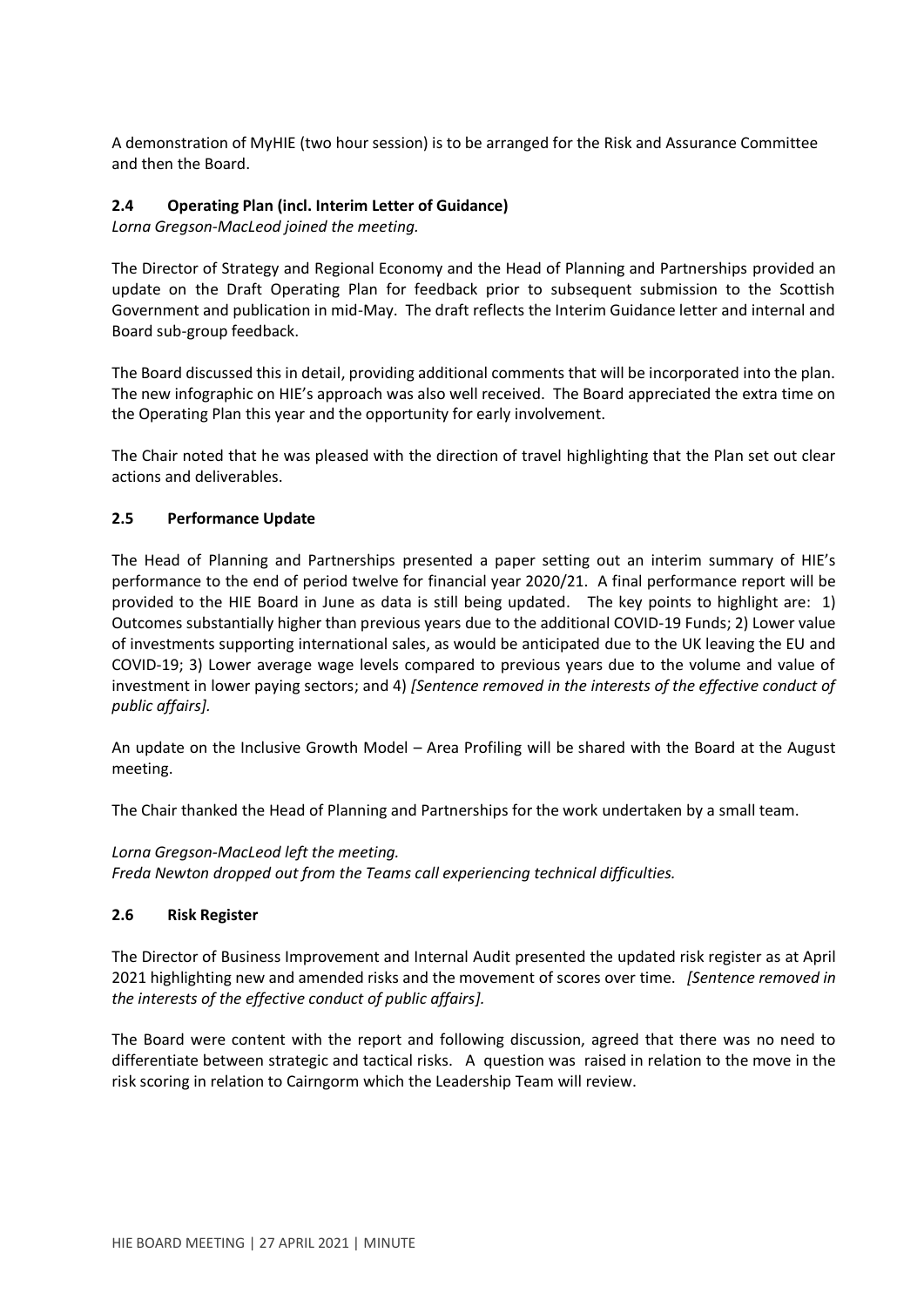## **2.7 Minute of Risk and Assurance Committee meeting – 1 March 2021**

The Chair of the Risk and Assurance Committee (RAC) reported on matters discussed at the meeting held on 1 March 2021.

Papers discussed included Cairngorm Mountain, Space Hub Sutherland risk update, delivery of Covid funds and the governance arrangements, Data Protection and the HIE steps taken to reduce risk, Creative Industries lessons learned and claim process, Disaster recovery with dates agreed for follow-up, Annual Accounts processes and cyber security review.

*[Paragraph removed in the interests of the effective conduct of public affairs].*

## **2.8 Terms of Reference – Remuneration Committee**

The Interim Director of Human Resources presented a paper recommending two changes to the Terms of Reference for the Remuneration Committee. The changes include an additional section on exceptional circumstances and a change in relation to the meeting frequency. The proposed amendments were accepted by the Remuneration Committee at their meeting on 19 March 2021.

The Chair of the Remuneration Committee confirmed the approval of the changes and the Board approved the changes to the Terms of Reference.

## **2.9 Minute of Remuneration Committee meetings**

*[Section removed in the interests of the effective conduct of public affairs and data protection].*

#### **2.9.1 Minute of Remuneration Committee 19 March 2021**

*[Section removed in the interests of the effective conduct of public affairs and data protection].*

#### **2.9.2 Minute of Remuneration Committee 29 March 2021**

*[Section removed in the interests of the effective conduct of public affairs and data protection].*

## **3 INVESTMENT DECISIONS CO-DHÙNAIDHEAN AIRGEAD-TASGAIDH**

#### **3.1 Property factoring and consultancy 2021-22**

*Ruaraidh MacNeil and Graeme Adair joined the meeting.*

A gross budget of £3,094,246 gross (£2,042,812 net of recoveries) was requested to cover the main heads of expenditure for external factoring and consulting services relating to HIE's commercial property portfolio in 2021-22. It was noted that, in many cases, costs incurred by HIE were recoverable by being recharged to tenants under their lease terms, with the result that the net cost to HIE was around twothirds of the gross figure.

The budget would cover a range of expenditure, including general operational costs, repairs and recoveries; head rents; void service charges (including Inverness Campus); property insurance; repairs at Arnish fabrication buildings and in Cairngorm Estate, and marketing.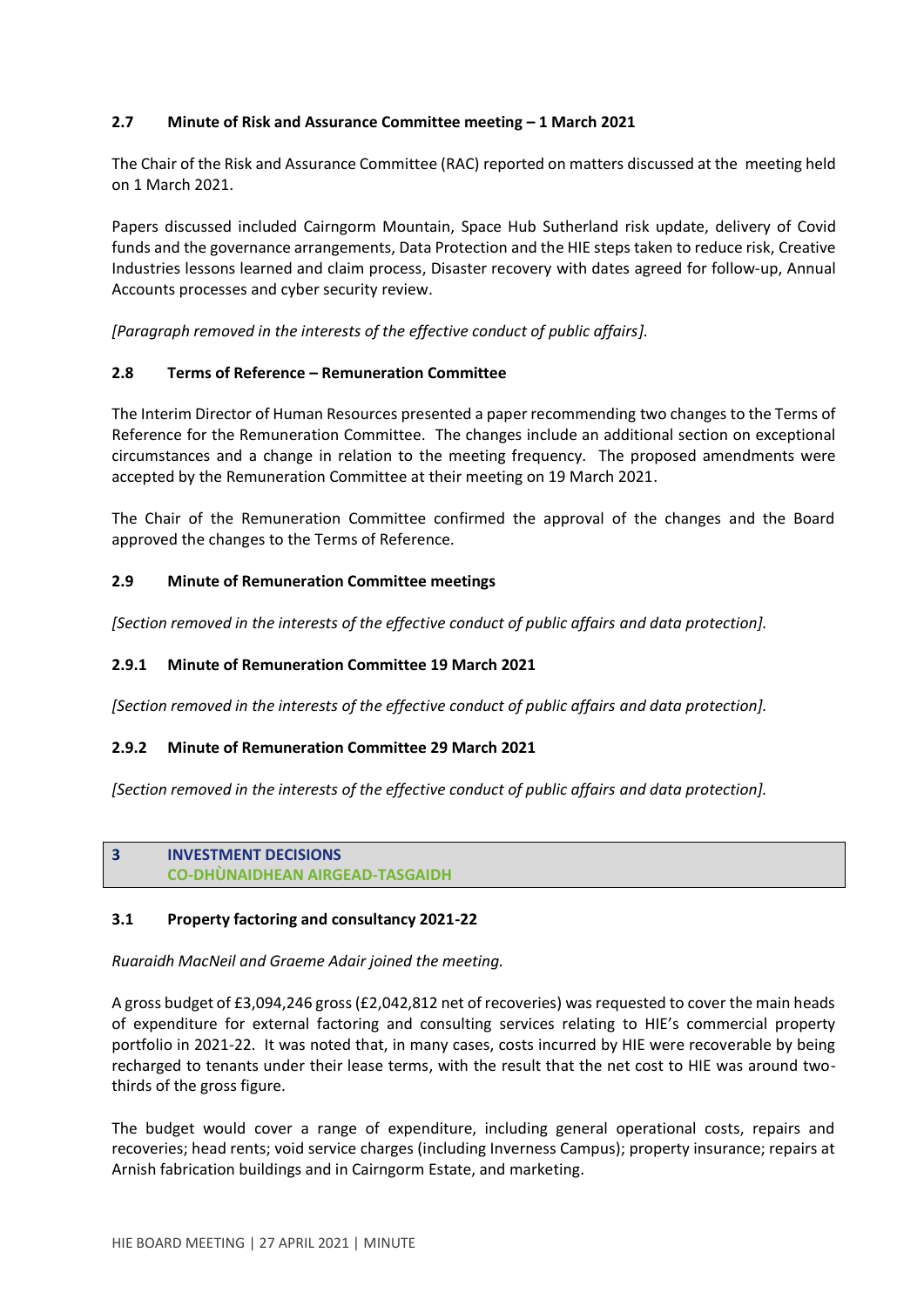In discussion, the Board noted that a new HIE property strategy was being developed and its outcomes would be reflected in future factoring arrangements beyond 2021-22. It was anticipated that the new strategy would be finalised in June and would inform the tendering process for the property managing agent contract later in the year.

The budget request was approved.

# **3.2 Life Sciences Innovation Centre (LSIC) – update and award of contract**

• *It was noted that Amanda Bryan lectures part-time at the Scottish School of Forestry and Angus Campbell is HIE's nominated representative on the UHI Court. Consideration would therefore be given as to whether these Board members may have a conflict of interest regarding this project. In the meantime, it was agreed that neither Ms Bryan nor Mr Campbell would participate in any decision arising from today's discussion.* 

The Director of Business Infrastructure presented a paper on the Life Sciences Innovation Centre (LSIC), which HIE staff have been developing as a joint project with the University of the Highlands and Islands (UHI). The project had initially been presented in April 2019 and the Board had given approval in October 2020 to go to tender for building works. Approval was now being requested to: award a building contract; enter into formal legal arrangements with UHI, and conclude a land sale to UHI.

As HIE was acting as a developer and assuming responsibility for the main construction, the project would require a gross approval to reflect total building costs of £9,772,151 plus VAT, and not only the net HIE costs which had previously been presented.

In detail, therefore, the Board was being asked to approve:

- A budget of up to £9,772,151 plus VAT for this phase of the LSIC project
- Awarding a construction contract for the LSIC building to Robertson Construction Northern Limited in the sum of £9,047,036.66 plus VAT.
- A back-to-back development agreement with UHI to confirm legal obligations and responsibilities pertaining to the project delivery, and recovery of the UHI portion of the construction works, estimated at £4,831,967.00 plus VAT.
- A back-to-back land sale with UHI for its portion of the plot, generating a receipt to HIE of £243,790 plus VAT.

The Director added that the net costs for HIE had reduced following a successful application to the European Regional Development Fund (ERDF).

#### *[Paragraph removed in the interests of the effective conduct of public affairs].*

#### *[Paragraph removed in the interests of the effective conduct of public affairs].*

It was agreed that HIE staff would confirm that awarding the contract as proposed in the paper would be in line with legal advice, and would satisfy themselves that governance arrangements were appropriate. Subject to these actions reaching positive conclusions, the Board approved the total budget, award of contract to Robertson Construction Northern Limited, development agreement and land sale, as recommended.

*Freda Newton rejoined the meeting (1250).*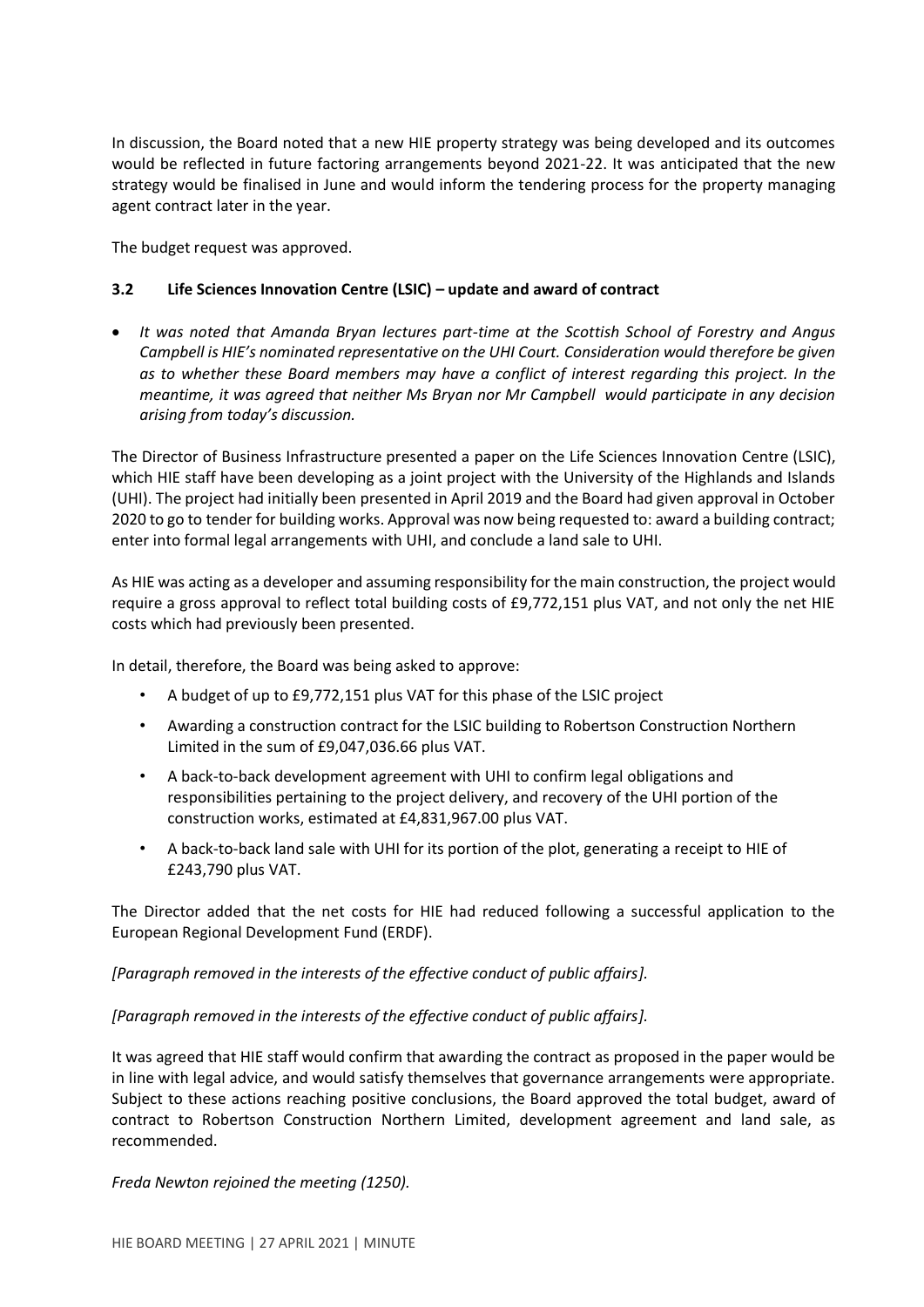*Ruaraidh MacNeil and Graeme Adair left the meeting.*

**4 UPDATES CUNNTASAN AS ÙR**

**4.1** *[Item removed in the interests of the effective conduct of public affairs].*

#### **4.2 BiFab / Arnish lease**

*Amanda Bryan rejoined the meeting. Rachel Mackenzie joined the meeting.*

The Director of Strategic Projects updated the Board on the position of the Arnish site on Lewis and the potential lease of the facility to InfraStrata Ltd, which had acquired the assets of former tenant BiFab from administrators.

It was noted that InfraStrata was planning to develop Arnish into a site focused on a more diverse range of activity than the previous tenant. This would include energy, general fabrication, ferries and cruise ship maintenance and development. HIE had conducted due diligence along with Scottish Enterprise and was now progressing assignment of the remaining lease. *[Sentence removed in the interests of the effective conduct of public affairs].*

The Area Manager, Innse Gall, added that InfraStrata had recruited a general manager for Arnish and stated its intention for Arnish to operate and be managed locally.

*[Sentence removed in the interests of the effective conduct of public affairs].* The Area Manager noted that long-term employment was the outcome HIE wished to see. InfraStrata's proposed rates of pay appeared reasonable and another encouraging sign was that the company had held discussions with Lews Castle College to establish apprenticeships. In response to a question from the Chair, the Area Manager confirmed that HIE staff were being as open as possible with local action group *Action for Arnish* and that InfraStrata had also had meetings with them.

The Board noted the current position and actions being taken.

*Rachel Mackenzie left the meeting*

#### **4.3 Tourism – HIE's response to recovery**

*Anna Miller joined the meeting.*

The Deputy Chief Executive introduced the Head of Tourism, who was attending to present an update on HIE's response to the recovery of the region's tourism sector. It was noted that the paper had been developed with input from Board members Paddy Crerar, Freda Newton and Calum Ross, all of whom have extensive experience in the sector.

This paper proposed a leading role for HIE in supporting the recovery and sustainable growth of the regional tourism sector and sought Board endorsement and approval to develop a range of strategic opportunities and priority actions for HIE to deliver as part of the Scottish Tourism Recovery Plan.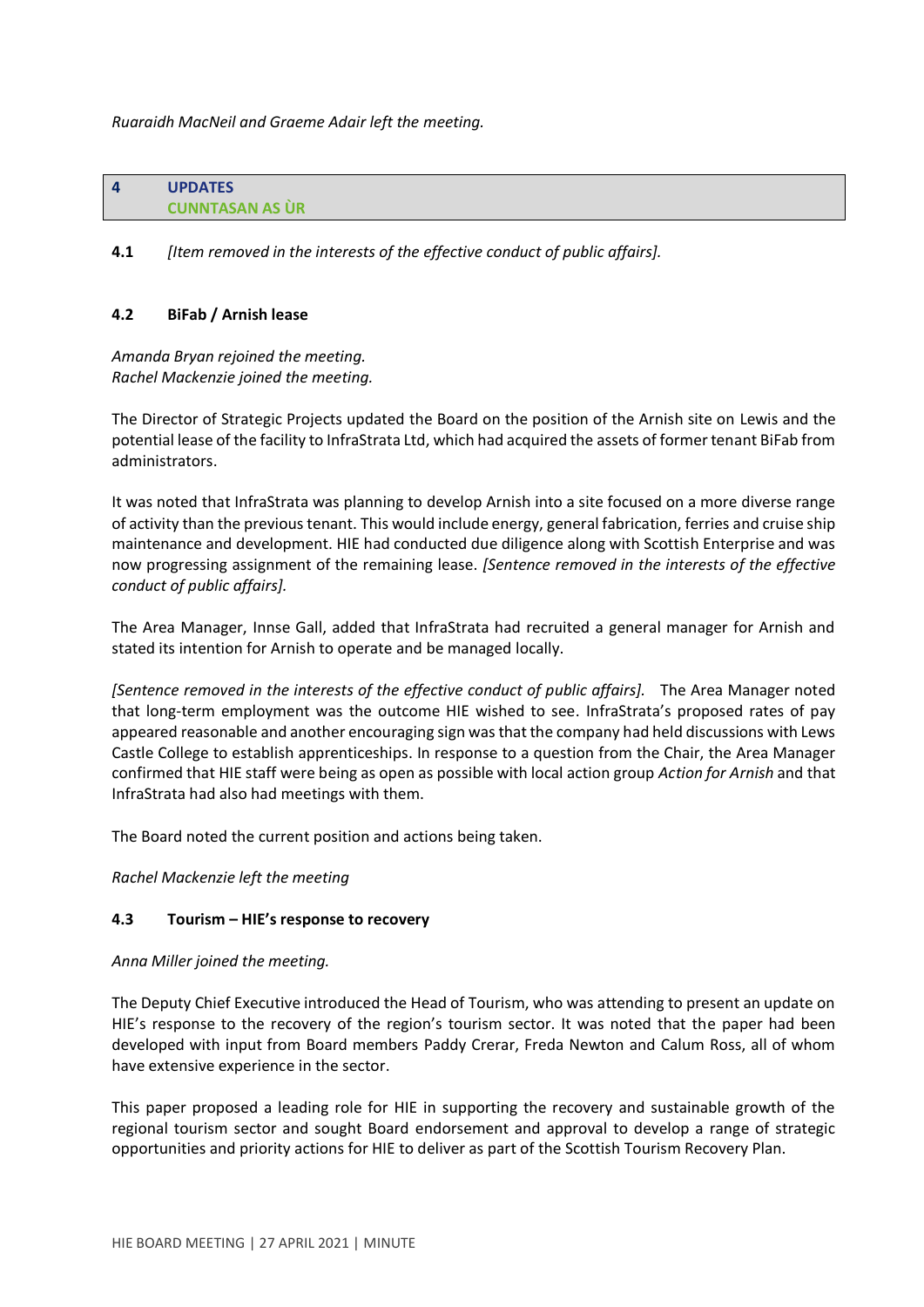The impact of COVID-19 on tourism had been catastrophic, delivering a dramatic decrease of over 60% in the sector's GDP – equal to £0.5bn – and a substantial but as yet undetermined number of job losses and business closures. The crisis had resulted in the need for tourism businesses to adapt, evolve and respond to changing visitor markets and expectations. This presented an opportunity to reposition the sector, to recover and create a more resilient, responsible and sustainable future for tourism in the Highlands and Islands.

The paper set out the strategic context for HIE's future support of the sector, noting that the next stage would require a series of appraisal papers for internal approval, including details of strategic opportunities and resources required for delivery. With the National Tourism Recovery Plan in development, the paper would also form the basis of HIE's input to, and ask of, the Scottish Government's national response and budget for tourism recovery.

While Board members welcomed the paper, they also encouraged HIE colleagues to show even greater ambition for the sector, which is a major contributor to the Highlands and Islands economy. It was important that HIE was well-resourced to support the recovery of tourism and maximise the region's input to a strong national industry.

There was a desire to see more information relating to net zero, including the potential for HIE to influence Scottish Government and others to encourage infrastructure investment and address transport issues, including provision of electrical vehicle charging points. Members also asked for information on HIE's collaboration with other organisations and highlighted the need for a supply of affordable accommodation for workers.

The Chair thanked Board members and staff for a wide-ranging discussion on this key topic. Summing up, it was clear that there were some matters on which HIE could have a direct impact, such as investment in digital infrastructure and uptake, and others where an advocacy and influencing role was more appropriate, such as transport and electrical vehicle charging.

While some of these matters lay outside the agency's remit, they were important to the economy and needed to be tackled. Themes of net zero and fair work also mattered and should be woven strongly into HIE's approach. If the agency's ambition required greater resource or national funding, the Board would be willing to consider this and make a case to government.

Recognising the work done, the Chief Executive agreed the need for a focused activity plan to be implemented with appropriate resources, to bolster this major sector of the region's economy.

*Anna Miller left the meeting.*

# **4.4 Post-transition matters**

The Director of Strategy and Regional Economy delivered a summary of key issues for HIE following the UK's exit from the European Union. These included the replacement EU funds proposed by the UK Government; the current state of UK subsidy arrangements to replace EU State Aids, and the wider socioeconomic implications.

HIE had provided a considered response to UK Government consultation, as an early move to influence the development of a new subsidy regime and was taking a visible leadership role at regional level, including engagement with politicians and local authorities on key issues.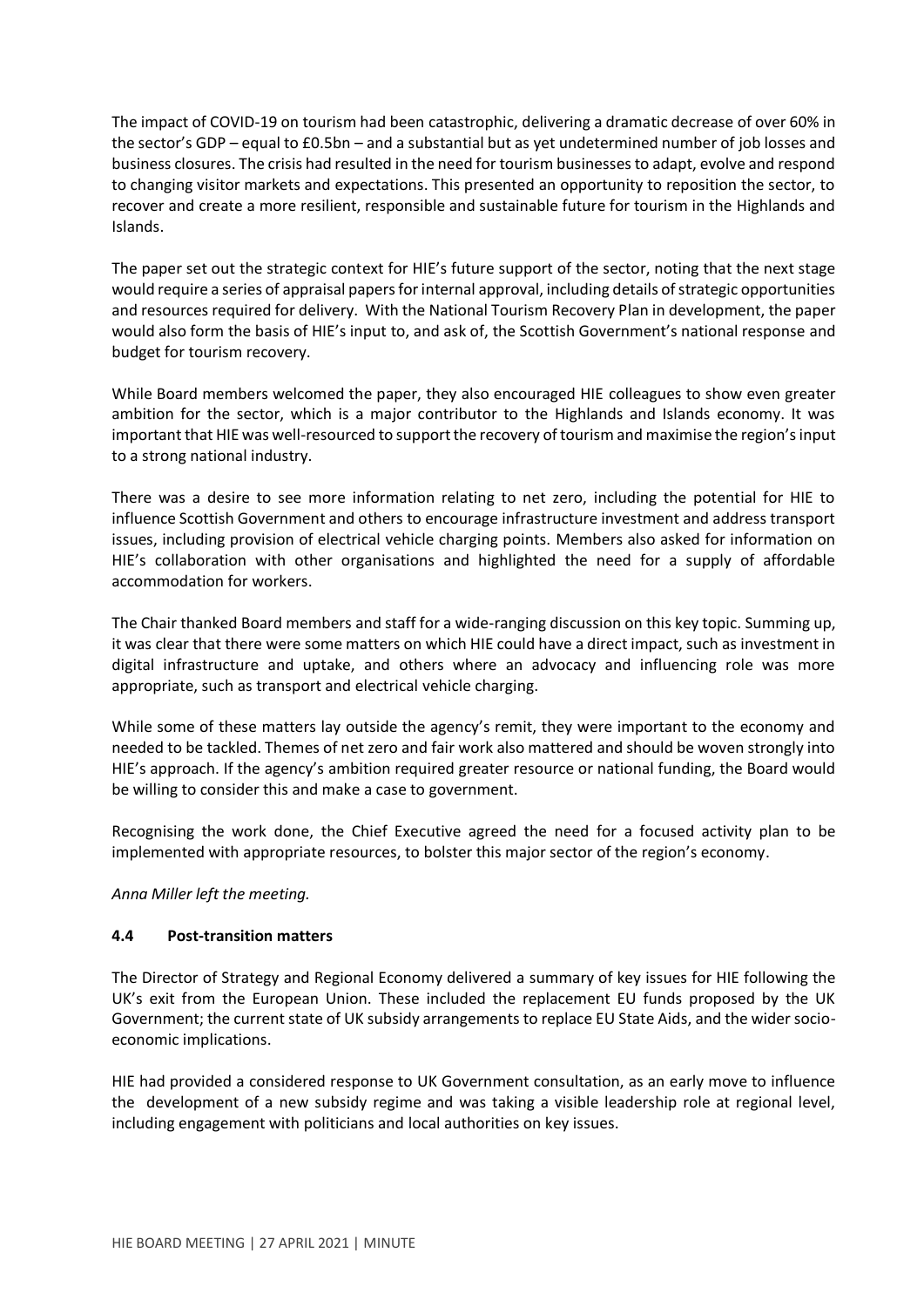The Chair noted that he had raised these issues in a meeting with the Scottish Secretary. The Board noted the requirement for facts and figures providing hard evidence of the benefits delivered with EU funding in the past and which highlighted the need for any new arrangement to recognise both the needs of the HIE region and its contribution to national growth. It would be vital to work with local authority partners, who would have access to these funds and would benefit from a regional approach that HIE could help take forward.

It was agreed that these recommendations would be taken forward by HIE staff and an update provided to the Board.

*Amanda Bryan left the meeting (1507).*

## **4.5 Summary of growth deals across the HIE region**

The Director of Strategy and Regional Economy presented a high-level summary of growth deals across the Highlands and Islands, focusing on the most recently finalised deals for Argyll and Bute, the Islands and Moray.

Following the signing of Heads of Terms for both the Islands Deal and the Argyll and Bute Deal in Q4 of 2020/21, all parts of the region are covered by Growth Deals. These were regarded as a key policy tool for socio-economic development, and there was strong political support for projects within respective deals at local authority level.

The Board noted that, with the exception of the Inverness and Highland City-Region Deal, HIE had no formal commitment to any projects at present. *[Sentence removed in the interests of the effective conduct of public affairs].*

A programme approach was therefore being proposed, which would allow for consistency, including the development of the overall funding envelope and HIE's role.

In discussion members welcomed the pragmatic approach being taken by HIE staff, noting the scale of both the opportunity and challenge, particularly given the financial difficulties currently being experienced by local authorities. There was disappointment that the Islands Deal that had recently been confirmed was not at the level which had originally been proposed, and would be spread over a longer timeframe.

The Chair thanked the Director for the update on the Growth Deals and the potential implications for HIE.

#### **4.6 Northern Innovation Hub interim review**

# *Claire Munro and Steven Hutcheon joined the meeting.*

The Acting Regional Head of Technology and Innovation and the Senior Project Manager presented an update on the Northern Innovation Hub (NIH), an Inverness and Highland City-Region Deal project that is managed by HIE.

NIH is a multi-faceted programme of business support, targeted at small-to-medium-sized enterprises (SMEs) in the Highland Council area. It is one of 11 projects delivered through the City-Region Deal and focuses on four sectors: creative industries; life sciences; food and drink, and tourism, as well as crosscutting themes of technology and young people. The overall programme budget is £15.2m, comprising £11m City-Region Deal funding, £1.2m ERDF, and £2m from HIE.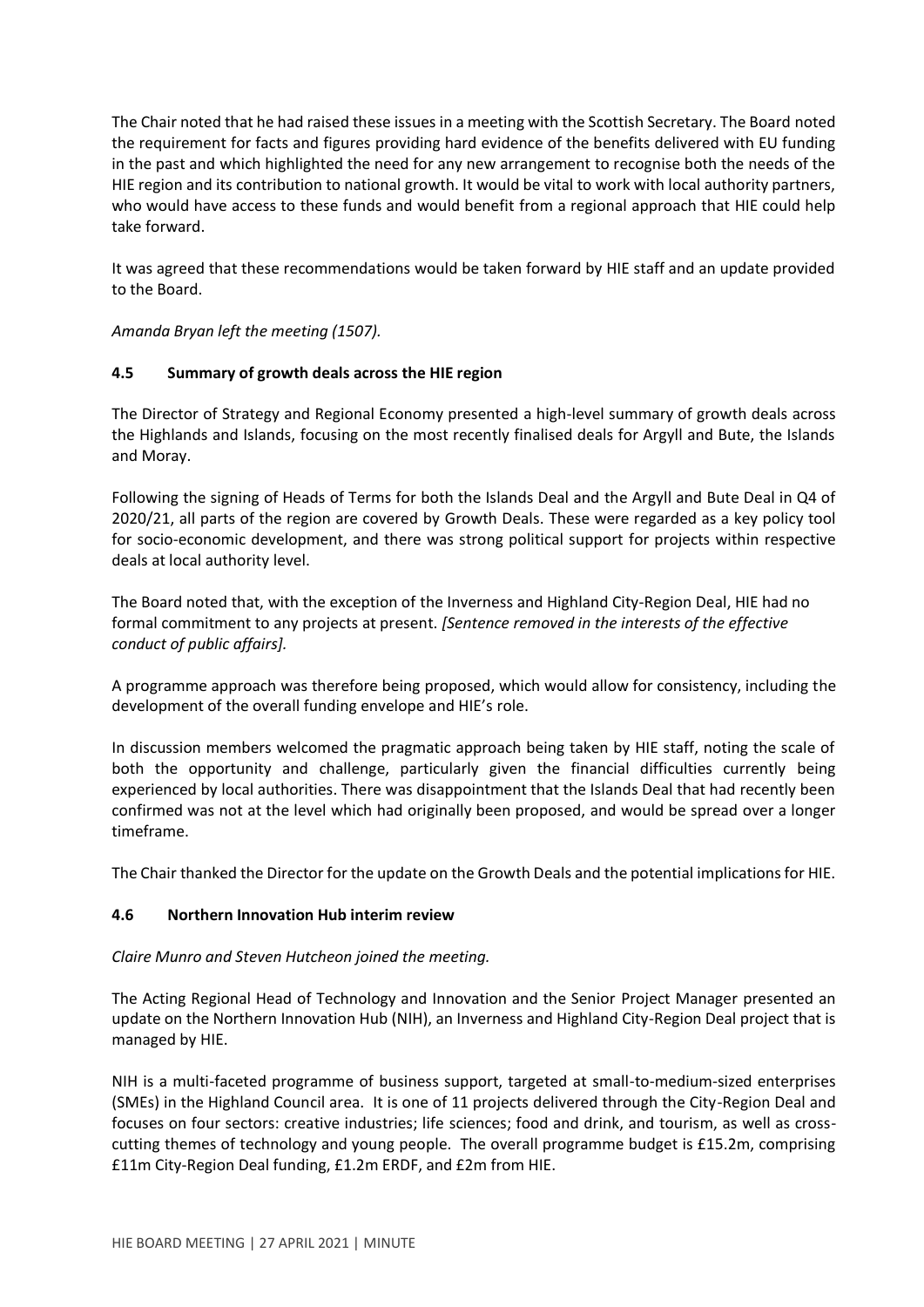An interim review by EKOS Consulting has found that the NIH programme remains relevant and fit for purpose, and made recommendations for adjustments to better align the programme with HIE's wider offering and the needs of Highland SMEs. These include actions on the overall programme approach, governance and management, delivery and operation, contract management, performance management, marketing and promotion, and ongoing development of individual projects.

The Chair thanked the team for the update, underlining the need for lessons to be learned and the experience gained through NIH to be shared with other HIE teams involved in growth deals across the region. The Board endorsed a set of recommendations arising from the review and looked forward to continuing to receive annual updates.

*Claire Munro and Steven Hutcheon left the meeting.*

## **4.7 Space programme**

The Director of Strategic Projects presented an update on activities to develop the space sector in the Highlands and Islands. The Board noted that the Director's role had evolved and he now had a regional overview and responsibility for all space-related activity in which HIE was involved. The Board welcomed this development.

## **4.7.1 Space Hub Sutherland**

## *Rachel Hunter left the meeting. David Howie joined the meeting.*

The Project Lead, Space Hub Sutherland, updated the Board on progress with this project, which aims to establish a commercial satellite launch site at Melness in Sutherland.

*[Sentence removed in the interests of the effective conduct of public affairs].* The current focus of the project team was on preparing for the Scottish Land Court hearing, which will hear evidence in May to determine HIE's application for development, and for a judicial review in June, petitioned by Wildland, of the Highland Council's decision in August 2020 to award planning consent.

Work was also continuing to complete a full business case for an operating model, which the team aimed to present to the Board in August 2021. Good progress was being made to purify planning conditions, and it was hoped to begin detailed ground investigations in May. Although this would mean work being carried out during bird breeding season, appropriate controls would be in place, including an environmental clerk of works who would be present on site. It was noted that Wildland had refused to cooperate with the bird survey.

The Chair thanked the Project Lead for his update.

*David Howie left the meeting.*

# **4.7.2 Shetland Space Centre (SSC)**

The Board noted that Shetland Space Centre's planning application had received a statutory objection from Historic Environment Scotland and its scheduled monument consent application had been rejected. The Director of Strategic Projects was liaising with both SSC and HES in a bid to resolve these matters.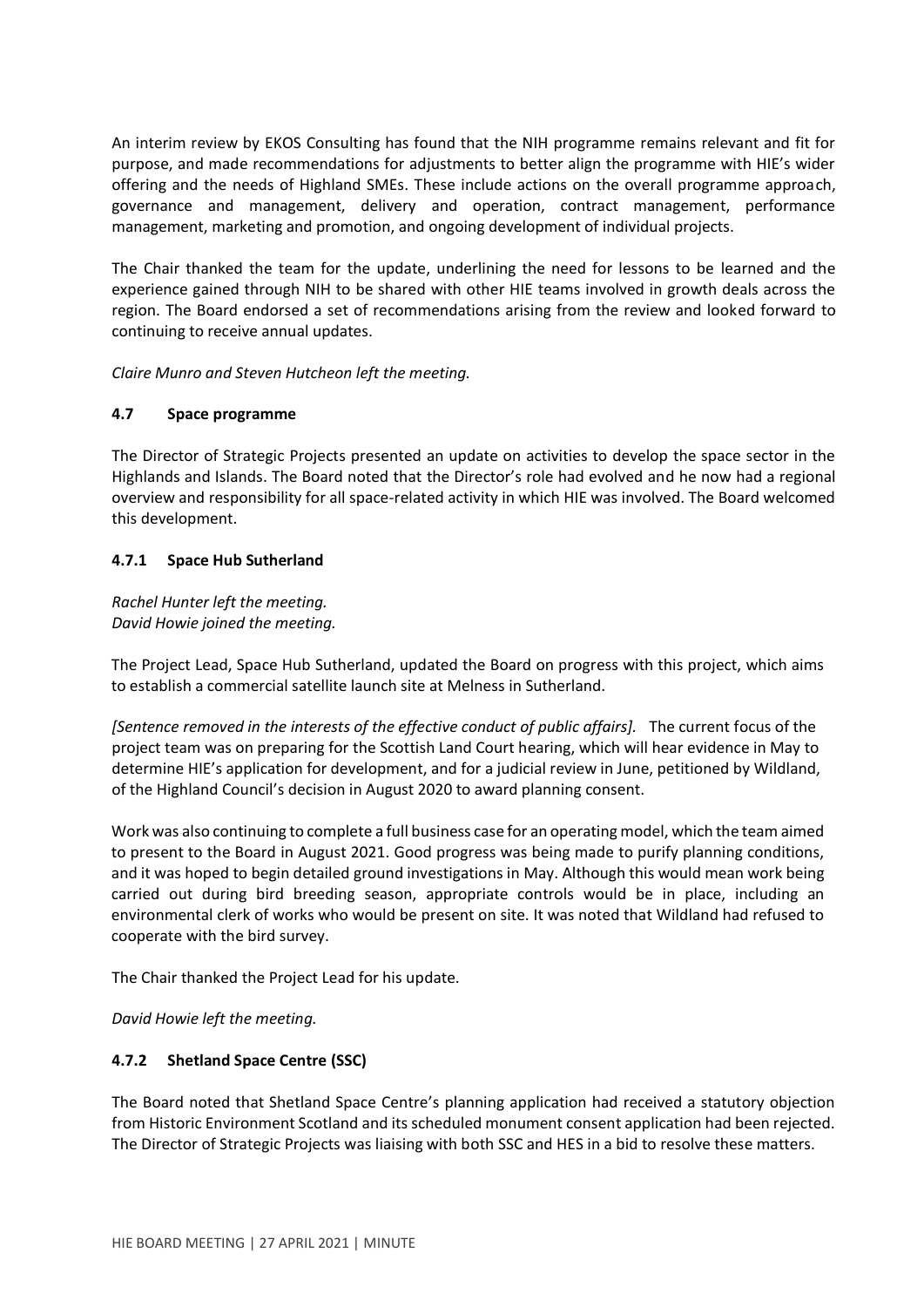### **4.7.3 Spaceport1**

Spaceport 1 was seeking further support towards the development of a sub-orbital solution from HIE.

### **4.7.4 Machrihanish**

The Board of Machrihanish Airbase Community Company was currently reviewing all opportunities, including space, to determine key priorities.

### **4.8 Cairngorm Mountain**

## *Elaine Hanton and Dave MacLeod joined the meeting.*

The Project Lead, Cairngorm and the Head of Property and Infrastructure provided an update on several matters relating to Cairngorm Mountain. These included funicular reinstatement works that have now resumed following winter; development of the Cairngorm Estate Masterplan; operating company plans and activities and its year-end financial position. The update also covered stakeholder engagement and communication, legacy legal cases and governance matters. It was noted that HIE's in-house team had been strengthened with the appointment of *[Name removed – data protection]*, a qualified and experienced civil engineer with specific knowledge of railway projects.

*[Paragraph removed in the interests of the effective conduct of public affairs].*

The masterplan had been presented to the board of the Cairngorms National Park Authority on 26 March and was generally well received. HIE was taking observations on board, including drawing out the importance of accessibility and equalities. The masterplan will be shared with the Scottish Government for comment prior to publication, which would now be after the Scottish Parliamentary election in May.

*[Paragraph removed in the interests of the effective conduct of public affairs].*

*[Paragraph removed in the interests of the effective conduct of public affairs].*

The Project Lead reported that operating company Cairngorm Mountain (Scotland) Ltd (CMSL) had reopened on a limited basis. Posts of project manager and marketing manager had been filled, though a vacancy for a commercial manager remained.

It was expected that SSE would begin work to upgrade the electrical ring main in May, and the first meeting of the new Cairngorm Advisory Group, which would be co-chaired by the Chair of HIE and the Highland Council Convener, would take place towards the end of that month.

*[Paragraph removed in the interests of the effective conduct of public affairs].*

The Board welcomed the paper and presentation and asked that the next update include information to show how the operating company is performing. The Chief Executive agreed to provide this, and would include a breakdown of achievements against key performance indicators.

*Elaine Hanton and Dave MacLeod left the meeting.*